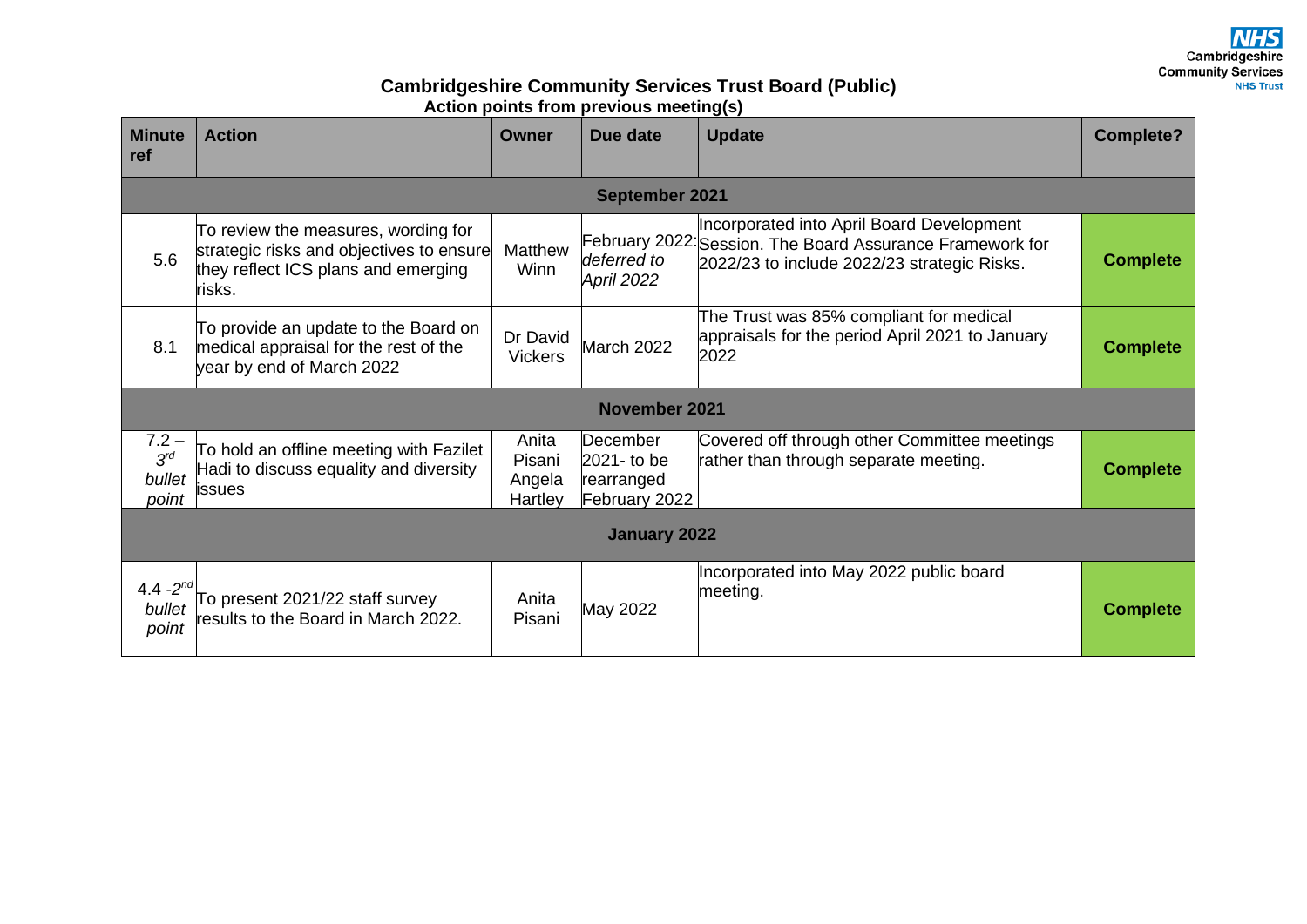| 5.3               | To follow up on the following<br>comments about BSL access:<br>Explore options for getting BSL<br>$\bullet$<br>interpreters in a timely way; for<br>example, whether BSL video<br>interpreters could help<br><b>Contact SignHealth</b><br>organisation for advice on<br>some of the issues raised.<br>Whether the Trust needed a<br>separate contract for BSL to<br>address the gap. | Mercy<br>Kusotera                     | <b>March 2022</b> | A link to SignHealth's BSL health video library<br>has been incorporated into the Trust's<br>accessible information page on all Trust<br>websites. DA Languages which is currently<br>contracted by the Trust for translation and<br>interpretation services could be used to address<br>the gap. The Trust is currently working with<br>services and a third party provider to develop<br>hew digital platforms across the Trust $-$ this is a<br>2 year programme of work and ensuring<br>information is accessible to every community is<br>a priority. | <b>Complete</b> |  |
|-------------------|--------------------------------------------------------------------------------------------------------------------------------------------------------------------------------------------------------------------------------------------------------------------------------------------------------------------------------------------------------------------------------------|---------------------------------------|-------------------|------------------------------------------------------------------------------------------------------------------------------------------------------------------------------------------------------------------------------------------------------------------------------------------------------------------------------------------------------------------------------------------------------------------------------------------------------------------------------------------------------------------------------------------------------------|-----------------|--|
| <b>March 2022</b> |                                                                                                                                                                                                                                                                                                                                                                                      |                                       |                   |                                                                                                                                                                                                                                                                                                                                                                                                                                                                                                                                                            |                 |  |
| 1.5               | To look at creating an internal QN<br>(Queen's Nurse) network which could<br>provide mentors for future aspiring QN<br>applicants and identify and support<br>key research projects to enhance<br>patient care.                                                                                                                                                                      | Anita<br>Pisani / Liz<br>Webb         | September<br>2022 | <b>Not Due Yet</b>                                                                                                                                                                                                                                                                                                                                                                                                                                                                                                                                         |                 |  |
| 3.1               | To review the wording of paragraph<br>4.9 of the minutes from the March<br><b>Public Board Meeting</b>                                                                                                                                                                                                                                                                               | Kate<br>Howard /<br>Mercy<br>Kusotera | May 2022          | The wording was amended to reflect that the<br>two people had long standing HIV and were not<br>in contact with iCaSH services.                                                                                                                                                                                                                                                                                                                                                                                                                            | <b>Complete</b> |  |
| $4.7$ (i)         | To review strategic Risk ID: 3166<br>(There is a risk that patients and<br>service users do not receive<br>outstanding care if services fail to<br>remain compliant with CQC<br><b>Fundamentals of Care standards)</b>                                                                                                                                                               | Kate<br>Howard                        | May 2022          | The risk was reviewed on the 2nd of April and<br>again on the 12th of April, the risk hazards,<br>cause and controls have been updated (in<br>conjunction with the Service Directors) and the<br>score increased to 16.                                                                                                                                                                                                                                                                                                                                    | <b>Complete</b> |  |